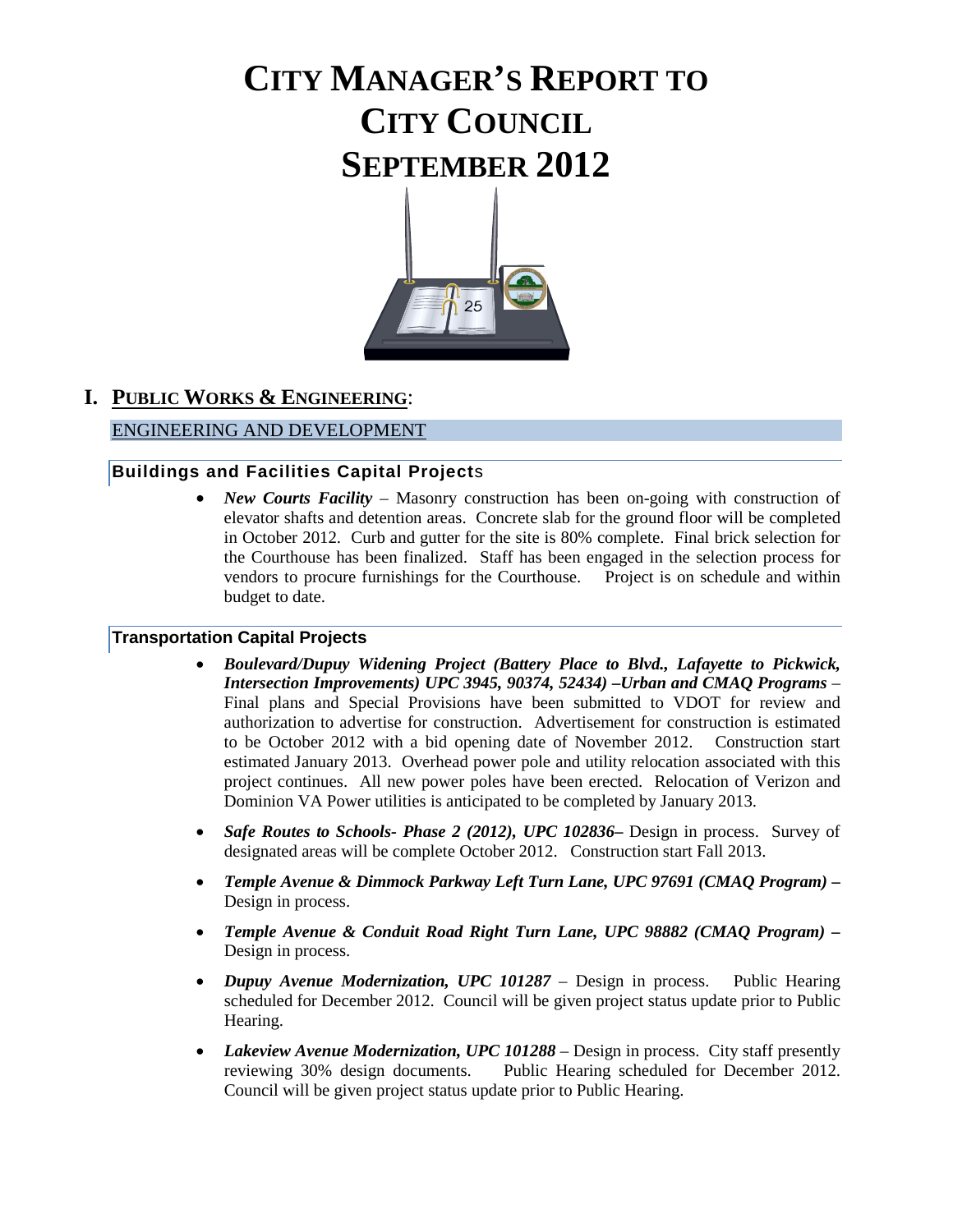# **I. PUBLIC WORKS & ENGINEERING** (CONTINUED):

#### **Utilities Capital Projects**

- **Hrouda Pump Station Upgrades**  On hold.
- **Boulevard Water and Sewer Replacement**  Design complete. Awaiting appropriation of funding from City Council.
- **Lakeview Avenue Water and Sewer Replacement**  Design in process along with Lakeview Avenue Modernization project.
- **Dupuy Avenue Water and Sewer Replacement**  Design in process along with Dupuy Modernization project.

#### **Plan Reviews**

• Received six  $(6)$  plans and reviewed six  $(6)$  plans.

#### **Right-of-Way Permits**

• Issued five (5) permits and closed out no permits.

#### **OPERATIONS AND MAINTENANCE**

#### **Traffic Operations**

- Replaced/maintained signals, signs, markings and street lighting 68 locations.
- Performed preventative maintenance 4 locations.

#### **Vegetation**

- Removed litter from (15) locations, and responded to (02) litter miscellaneous/dead animal requests.
- Trimmed tree limbs/bushes from (07) locations and responded to (03) tree miscellaneous request.
- Cut and trimmed grass at (67) locations, sprayed weed killer at (04) locations and responded to (01) grass miscellaneous request.

#### **Recycling Center**

• 360 citizens used the Recycling Center to dispose of Category 1 Materials, brush, metal products and other recyclable materials.

#### **Storm Water and Drainage**

- Cleaned (27) catch basins, (10) drainage ditches, (06) drainage pipes, (04) curb and gutters, and responded to (02) miscellaneous drainage request.
- Repaired (03) catch basins and (01) storm sewer pipe.
- Sweeper swept (14) locations collecting (58) cubic yards of debris.
- Concrete Crew repaired/replaced (26) feet of Curb and Gutter at (03) locations, (28) feet of sidewalk at (04) locations and responded to (03) miscellaneous concrete request.
- Placed topsoil in a sinkholes at (02) locations on Kennon Point.

#### **Transportation**

- Placed Asphalt in (04) potholes, (06) utility cuts, (02) new curb and gutters, (28) low areas, (01) driveway clearance and responded to (02) asphalt miscellaneous request.
- Assisted Concrete crew with replacement of curb and gutters and sidewalks.
- Performed preventive maintenance on trucks and leaf machines.
- Transported 45 dump truck loads of topsoil from construction site on Boulevard to Public Works Complex.
- Installed a dirt berm on railroad bed to prevent vehicles from driving through to Branders Bridge Apartments.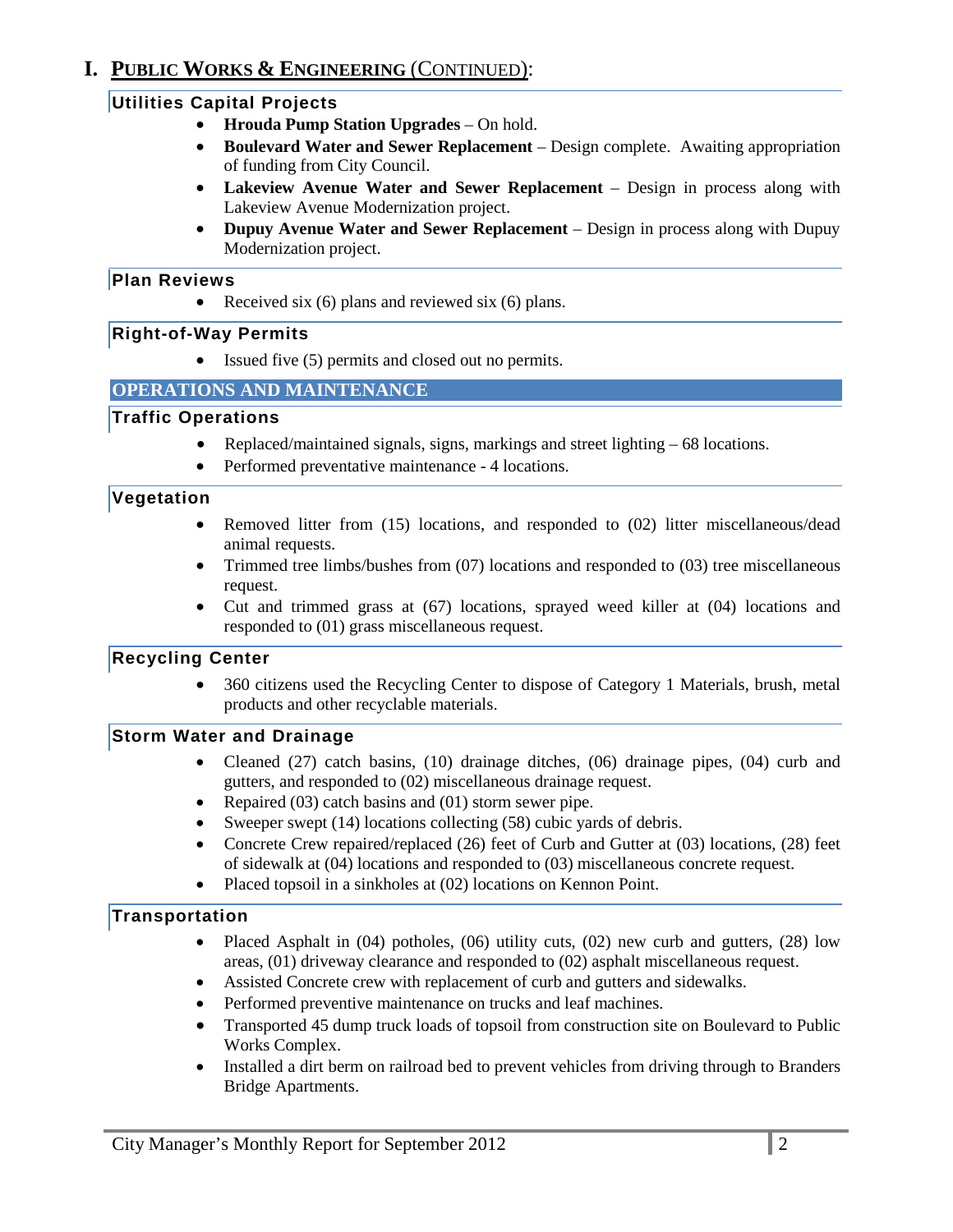# **I. PUBLIC WORKS & ENGINEERING** (CONTINUED):

# **Wastewater Utility**

- Responded to (02) backups, flushed (03) main lines, flushed drains at the animal shelter, repaired (02) laterals, replaced (02) cleanout tops, installed (01), raised (01) and lowered (03) cleanouts and responded to (04) sewer miscellaneous requests.
- Camera sewer main line at (03) locations.
- Sprayed for Sewer Roaches at (03) locations.
- Removed debris, greased pumps and washed down wet wells at Main Pump Station.
- Cleaned floats in wet well at Hillcrest Pump Station.
- Responded to an alarm at C&B Pump Station.
- Cut grass around pump stations and water towers.
- Continue monitoring all pump stations and methane pump daily*.*

### **Water Utility**

- Replaced  $(08)$  meters,  $(02)$  meter tops,  $(01)$  meter box,  $(01)$  pigtail and set  $(01)$  new meter,
- Cleaned (02) meter boxes, installed (03) meter setters and responded to (02) meter leaks.
- Pulled (01) meter for Utility Billing Division.
- Repaired (02) main and (01) service water lines and responded to (06) miscellaneous requests.
- Relocated water and sewer lines at (01) location.
- Backflow/Cross Connection Technician conducted (60) surveys, (47) completed, (13) incomplete and assisted with locating underground utilities performing (16) hours.
- Collected weekly routine water samples, performed THM's, HAA's sent these to Appomattox River Water Authority's (ARWA) for testing.
- Miss Utility locating required (154) man-hours.

### **II. PLANNING & COMMUNITY DEVELOPMENT:**

| <b>Fence Permits</b>                                                                                                                                                         | Month<br>2       | 22          |
|------------------------------------------------------------------------------------------------------------------------------------------------------------------------------|------------------|-------------|
| 2. New Sign Permits<br>• $Cash - 2U$ Payday Loans $-651$ Boulevard (temporary)<br>• Advance America – 2014 Boulevard (temporary)<br>• Miracle Ear $-625$ Southpark Boulevard | 3                | 53          |
| 3. Neighborhood Revitalization –<br>2012 Emergency Home Repair Rehabilitation funding<br>Repairs Completed<br>Repairs in the Works<br>2012 Applications Being Processed      | #()<br>#()<br>#5 | \$46,040.61 |
| Currently 5 applications are being verified. It is expected that<br>households this Fall.                                                                                    |                  |             |

#### 4. **Zoning Property Maintenance**

| <b>Property Maintenance</b> |       |     | Zoning                     |       |     |
|-----------------------------|-------|-----|----------------------------|-------|-----|
|                             | Month | YTD |                            | Month | YTD |
| <b>Total Inspections</b>    |       |     | <b>Total Inspections</b>   |       | 40  |
| Violations                  |       | 52  | <b>Violations</b>          |       | 34  |
| Violations Resolved         |       | 38  | <b>Violations Resolved</b> |       |     |

that work will begin on these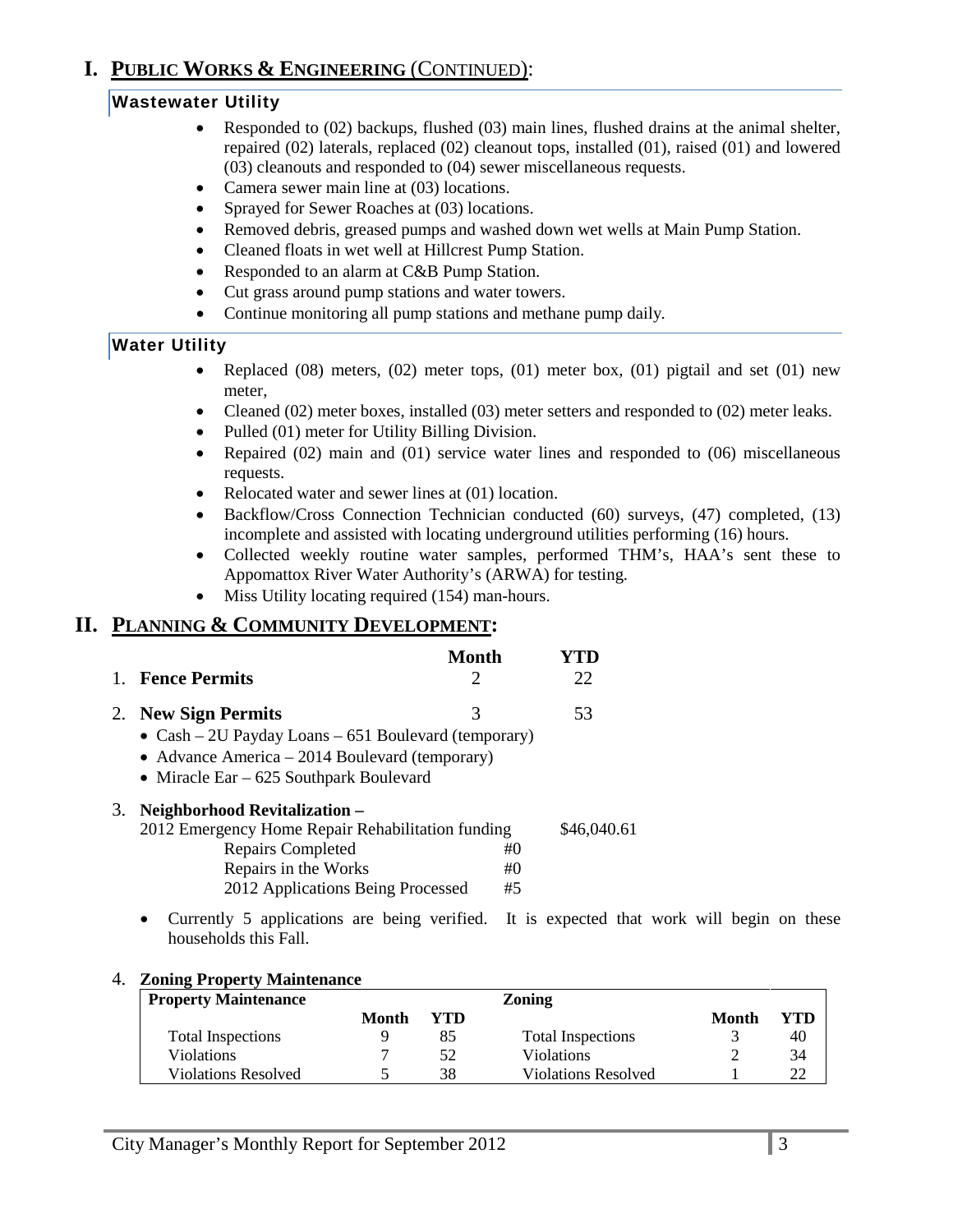# **II. PLANNING & COMMUNITY DEVELOPMENT** (CONTINUED):

| <b>House # Violations</b>        |              |     | <b>Tall Grass</b>          |                |     |
|----------------------------------|--------------|-----|----------------------------|----------------|-----|
|                                  | <b>Month</b> | YTD |                            | Month          | YTD |
| <b>Total Inspections</b>         | $\theta$     | 20  | <b>Total Inspections</b>   | 59             | 620 |
| <b>Violations</b>                | $\Omega$     | 11  | <b>Violations</b>          | 38             | 421 |
| <b>Violations Resolved</b>       | $\Omega$     | 11  | <b>Violations Resolved</b> | 31             | 240 |
| <b>Inoperable Motor Vehicles</b> |              |     | <b>Building Code</b>       |                |     |
|                                  | Month        | YTD |                            | Month          | YTD |
| <b>Total Inspections</b>         |              | 112 | <b>Total Inspections</b>   | 2              | 35  |
| <b>Violations</b>                | 5            | 92  | <b>Violations</b>          | 0              | 21  |
| <b>Violations Resolved</b>       | 3            | 52  | <b>Violations Resolved</b> | $\overline{2}$ | 21  |
| <b>Signs</b>                     |              |     | <b>Other</b>               |                |     |
|                                  | Month        | YTD |                            | <b>Month</b>   | YTD |
| <b>Total Inspections</b>         | 6            | 84  | <b>Total Inspections</b>   | 9              | 43  |
| <b>Violations</b>                | 6            | 81  | <b>Violations</b>          | 5              | 16  |
| <b>Violations Resolved</b>       | 6            | 77  | <b>Violations Resolved</b> |                | 10  |

| 5. | <b>Building Inspections</b>       | <b>Rental Inspections</b> |             |  |                               |                |            |
|----|-----------------------------------|---------------------------|-------------|--|-------------------------------|----------------|------------|
|    |                                   | <b>Month</b>              | <b>YTD</b>  |  |                               | <b>Month</b>   | <b>YTD</b> |
|    | New Construction Inspections      | 304                       | 1,732       |  | <b>Total Units Registered</b> | $\Omega$       | 6          |
|    | Permits for new Residents         | 0                         |             |  | <b>Total Units Inspected</b>  | 0              | 31         |
|    | <b>Cost New Homes</b>             | 0                         | \$440,000   |  | Dwellings                     | 0              | 11         |
|    | Existing House & Maintenance      |                           |             |  | Duplex                        | 0              | 20         |
|    | <b>Additions</b>                  |                           | 53          |  | Apartments                    | $\Omega$       | 36         |
|    | <b>Demolitions</b>                |                           |             |  | <b>First Inspection</b>       |                |            |
|    | Permits for Commercial            |                           | 33          |  | Passed                        | $\Omega$       | 61         |
|    | <b>Cost for Commercial</b>        | \$1,151,675               | \$4,142,561 |  | Failed                        | 0              | 6          |
|    | <b>Plumbing Permits Issued</b>    | 11                        | 97          |  | Second Inspection             | 0              | 6          |
|    | <b>Electrical Permits Issued</b>  | 20                        | 151         |  | Passed                        | 0              | 8          |
|    | <b>Mechanical Permits Issued</b>  | 11                        | 70          |  | Failed                        | 0              |            |
|    | Swimming Pool Permits Issued      | $\Omega$                  | 3           |  | Re-Inspection – Phase 1       | 30             | 171        |
|    | <b>Inoperative Vehicles Towed</b> |                           |             |  | Passed                        | 30             | 107        |
|    | Letters on Water Cutoff           |                           |             |  | Failed                        | 0              | 64         |
|    | <b>Court Cases</b>                |                           | 0           |  | Apartments                    | 0 <sup>0</sup> | 30         |
|    |                                   |                           |             |  | No. of Units Certified        | 0              | 37         |

# **III. POLICE DEPARTMENT:**

- Our officers responded to 3,814 calls for service during the month of September, 2012. During the same month last year, we responded to 4,175 calls for service—a 9% decrease. No robberies were reported this month and only one was reported in September of 2011—a 100% decrease. There were two (2) reported aggravated assaults this September, and one (1) reported during the month of September, 2011—a 50% increase. We responded to six (6) burglaries in September, 2012, compared with a response to eight (8) burglaries during the month of September, 2011—a 25% decrease. There were 101 Part I, or serious, crimes reported to the Colonial Heights Police Department in September, 2012. Sixty-six (66) of those, or 65%, have been cleared. Specific percentages for the Part I crimes and arrests are available upon request.
- $\checkmark$  This past month we saw an increase of 22% in our overall arrests, going from 254 in September of 2011, to 324 in 2012. Arrests for larcenies and shoplifting both increased; however, most Part I crimes decreased overall.
- $\checkmark$  We really had a very productive month throughout the agency. We participated in a Public Safety community event where we checked child safety seats, did child DNA kits for parents, took back prescription drugs and shredded over 1,500 pounds of documents for our citizens.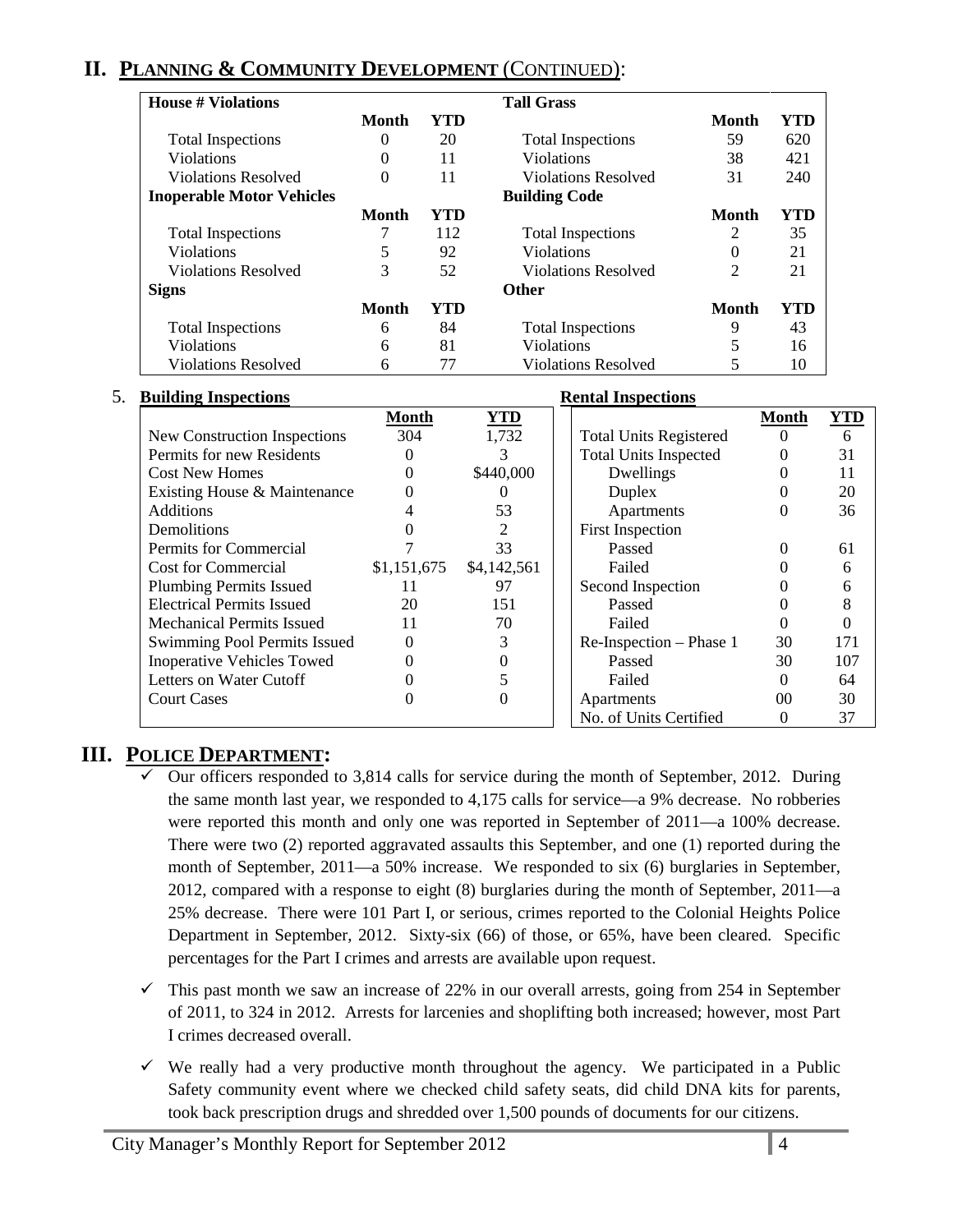# **III. POLICE DEPARTMENT** (CONTINUED)**:**

- We also participated in the U.S. Marshals' *September to Remember* fugitive round-up, during which over 40 individuals were located and arrested—several from out-of-state, including two from our wanted files. This initiative was deemed a success from all the tri-cities law enforcement agencies, including the Virginia State Police.
- $\checkmark$  In addition, we are pleased to report our continued and close relationship with our school system and its administration. An "active shooter" exercise was conducted by our department in both the high school and the middle school. This allowed our officers to get "live" training, as well as allowing school personnel to assess their response. Many lessons were learned in order to better prepare for the unfathomable. "Failing to prepare is preparing to fail", and we appreciate the support in these types of exercises.
- $\checkmark$  We are also excited to announce that Capt. Wayne Newsome graduated from the National Criminal Justice Command College, successfully completing the course and receiving 15 educational credits from the University of Virginia.
- Our **Operations Bureau,** commanded by Capt. Keith Early, reports that uniform patrol had a very good month of police work. Patrol officers have taken the initiative in several high profile arrests, one of which was a reported indecent exposure to a middle school student and the other an early morning burglary at the Tobacco Zone. Uniform patrol represented our agency at the Petersburg First Baptist Church's *First Responders* ceremony honoring all law enforcement and emergency personnel. Some of our officers received updated training on sexual assaults put on by the C/A's Office. Our Animal Control officers hosted a rabies clinic, where over 71 pets were vaccinated. We are in the process of hiring a part-time aide and received over 160 applications for this position.
- $\checkmark$  We are happy to report that our narcotics K-9, *Blitz*, and his handler, Master K-9 Officer Eric Allen, were utilized 11 times over the month. Drugs and/or evidence of drug use were located on several uses and three separate drug arrests were made. We assisted Petersburg Bureau of Police with a screening of a vehicle and also responded to a callout where two individuals were arrested after marijuana was located by our canine. Both K-9 officer and canine continue to conduct multiple patrols; however, they were happy to do a demonstration at Tussing Elementary for *Community Helpers Day*.
- Our **Law Enforcement Services Bureau,** commanded by Acting Capt. William Anspach, reported that all annual background investigations on tow truck drivers have been completed, as well as meetings with two vendors on the upcoming purchase of confiscated weapons. We plan on trading these weapons in order to continue our goal of outfitting our patrol personnel with patrol rifles. A/Capt. Anspach and I conducted a T.R.I.A.D. presentation that was well received by over 50 seniors in the community. The topic was on *Senior Fraud*—what it is, current trends, and how to prevent from being a victim. Our schedule for Accreditation Assessment is still on track and set for November.
- $\checkmark$  Our **Investigations Division** continues their efforts as usual. We are pleased to announce that Master Detective Jason Chimera has returned to Investigations after serving the past four years representing us on the Central Virginia Regional Narcotics Task Force. Sgt. Stephanie Early has reported that Jason has hit the ground running. Sgt. Early reported a very active month. Cases assigned included grand larceny, credit card fraud, sexual assault, several indecent exposures, a death investigation, burglary, attempted burglary, and domestic assault. High profile cases that have been cleared by arrest include a burglary to Jersey Mike's, a case involving food alteration, indecent exposure, burglary to a residence, and a domestic assault involving a hand gun.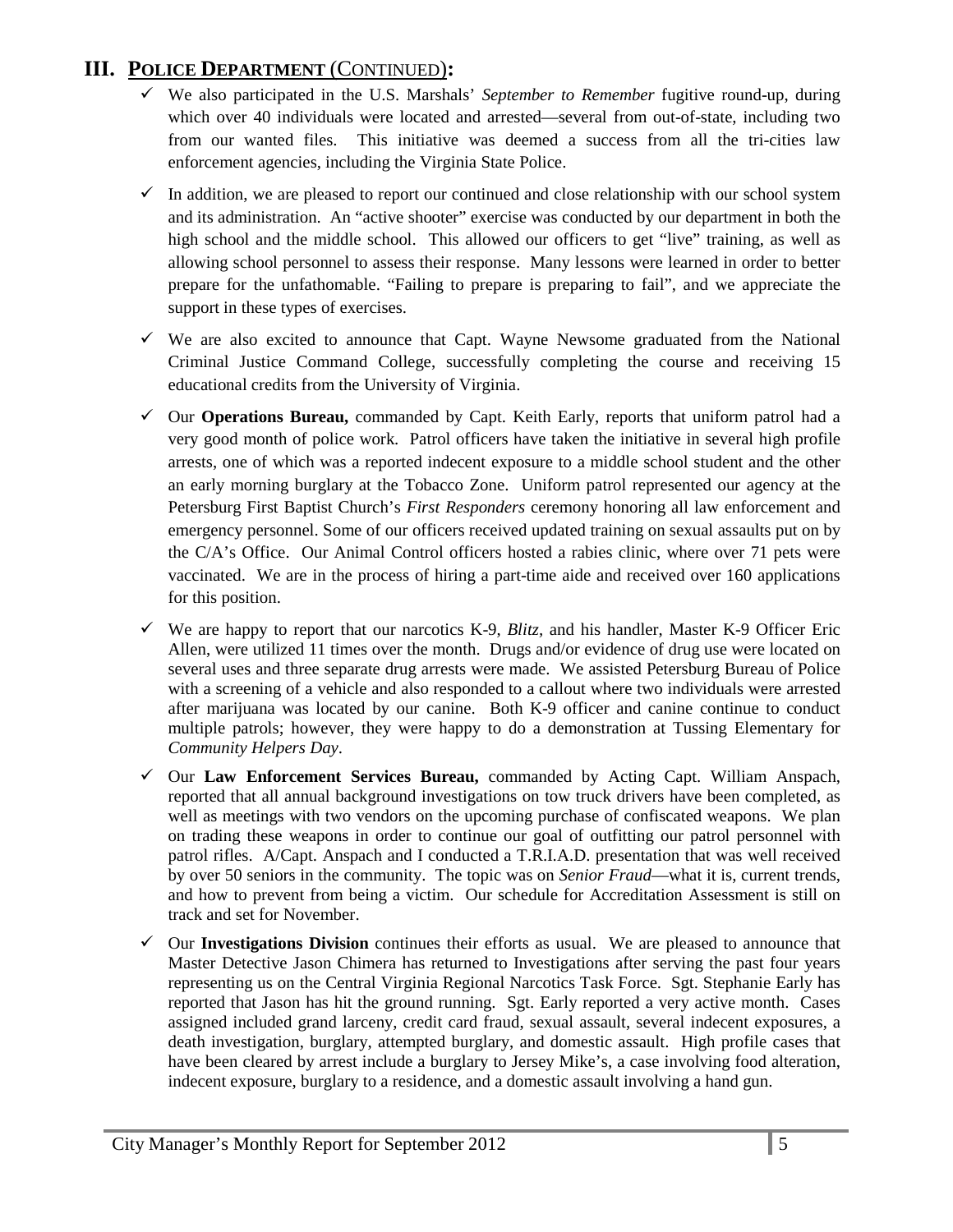# **III. POLICE DEPARTMENT** (CONTINUED)**:**

- $\checkmark$  Overall, we made 324 arrests for the month, to include 54 felonies and 126 misdemeanors; worked 83 crashes; wrote 884 traffic citations; gave 911 verbal warnings; affected 19 DUI arrests and 21 drug arrests; and issued 54 parking citations.
- Our **Auxiliary Police and Sentinels** volunteered 286 hours during the month. Duties included a police checkpoint, bike patrols, road races, football games and drug take-back event.
- **Sr. Officer Travis J. Karr** was been selected as our *Employee of the Month* for August, 2012. During the month of July, at least two unknown suspects broke into the Rite Aid located on the Boulevard. Thousands of prescription pills were stolen. Sr. Officer Karr was assigned this case, along with the task of investigating a multitude of scooter, moped, go-cart and four-wheeler thefts that had plagued Colonial Heights, Chesterfield, Dinwiddie, Hopewell, Prince George and Petersburg. Representatives from the respective agencies gathered for an intelligence sharing meeting, during which time several suspects were mentioned. Sr. Officer Karr volunteered to make contact and interview the suspects, since he had already developed a rapport with a few of them, one of whom was at that time incarcerated on an unrelated charge. During the interview with this particular suspect, Travis was able to extract enough valid information through questioning to obtain a search warrant, which resulted in recovery of clothing worn by the burglary suspects, burglary tools and numerous stolen narcotic medications. One of the suspects on scene during the search made a full confession, admitting to committing similar burglaries to Rite Aids in Hanover and Henrico, and two attempted burglaries in Chesterfield and Hanover.
- $\checkmark$  As a result of Travis's diligence, burglaries from numerous jurisdictions were cleared by arrest. Further, Sr. Officer Karr was able to prevent the sale of narcotic medications by seizing what was on hand and the prevention of any future burglaries to obtain the narcotics. Additionally, he is fostering a cooperative relationship with several law enforcement agencies in the Richmond area.
- $\checkmark$  It is quite obvious that Sr. Officer Travis Karr's hard work and determination makes him most deserving of being selected as the department's *Employee of the Month* for August, 2012.



### **IV. FIRE & EMS DEPARTMENT:**

#### **Total Fire Type Incidents: 95 Total EMS Patients: 207 (Total EMS incidents 272)**

*Fire units arrived on scene in less than 9 minutes on 90% of emergency incidents. (average response time 6:49 minutes)* 

*EMS units arrived on scene in less than 9 minutes on 90% of emergency incidents. <sup>U</sup>(average response time 6:07 minutes)*

| <b>Fire Division (number of incidents):</b> |  |                             |  |                               |             |
|---------------------------------------------|--|-----------------------------|--|-------------------------------|-------------|
| <b>Fires</b>                                |  | <b>Hazardous situations</b> |  | Service calls and false calls |             |
| <b>Building Fire</b>                        |  | Power Line Down             |  | Good Intent Calls             | 22          |
| Vehicle Fire                                |  | Explosive removal           |  | <b>Public Service</b>         | 36          |
| Brush/grass Fire                            |  | <b>Electrical Problem</b>   |  | Alarm Activation (no fire)    | $\mathbf o$ |
|                                             |  |                             |  | Child Seat Installation       |             |
|                                             |  |                             |  | Smoke detector installation   |             |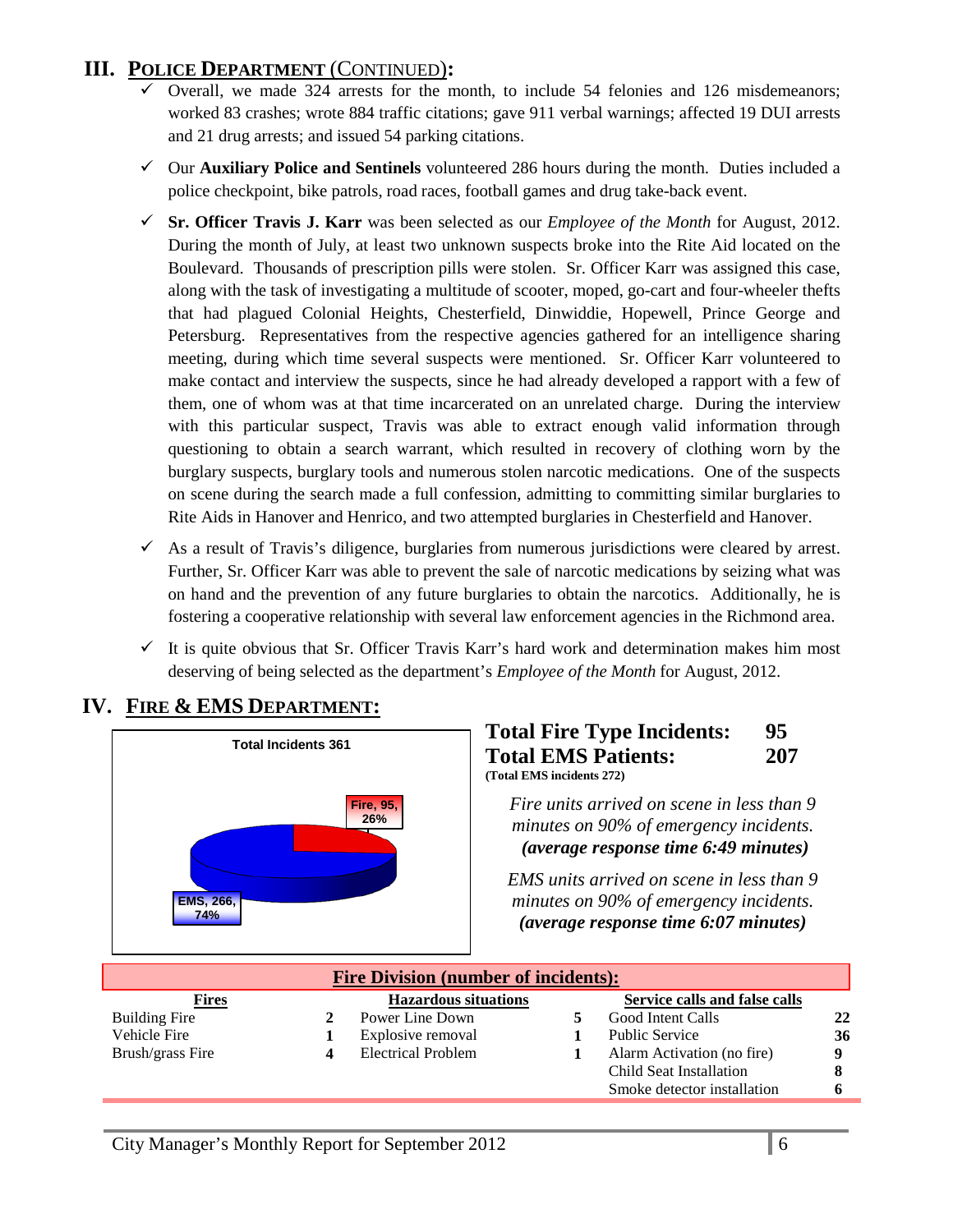# **IV. FIRE & EMS DEPARTMENT** (CONTINUED)**:**

M/A EMS First Responder to Chesterfield **5** M/A received from Chesterfield Fire **2** M/A to Petersburg Fire **1** M/A received from Fort Lee Fire **1** M/A received from Petersburg Fire **1**

| <b>EMS Division (number of patients):</b>       |                         |                                     |                                     |                                    |    |
|-------------------------------------------------|-------------------------|-------------------------------------|-------------------------------------|------------------------------------|----|
| Abdominal Pain                                  | 23                      | Diabetic Hypoglycemia               |                                     | Pain                               | 15 |
| Airway Obstruction                              | 1                       | Epistaxis (non-traumatic)           | 2                                   | <b>Respiratory Distress</b>        | 16 |
| <b>Allergic Reaction</b>                        | $\mathbf{2}$            | <b>ETOH Abuse</b>                   | 1                                   | Seizure                            | 12 |
| <b>Altered Mental Status</b>                    | 3                       | General Malaise                     | 3                                   | Sepsis                             |    |
| Asthma                                          | 4                       | Headache                            | 5                                   | Stroke/CVA                         |    |
| Back pain                                       | 3                       | Hypertension                        | 2                                   | Substance/Drug Abuse               |    |
| Behavioral/Psychiatric                          | 5                       | Hypotension                         | 2                                   | Syncope/Fainting                   | 6  |
| Cardiac Arrest                                  | $\mathbf{2}$            | Migraine                            | 1                                   | TIA (Transient Ischemic Attack)    | 1  |
| Cardiac Rhythm Disturbance                      | $\overline{\mathbf{3}}$ | Nausea/Vomiting                     | 4                                   | Traumatic Injury                   | 42 |
| <b>Chest Pain</b>                               | 23                      | No Apparent injury/illness          | $\mathbf{2}$                        | Unconscious                        | 3  |
| <b>Congestive Heart Failure</b>                 | 2                       | OB/Gyn Vaginal Hemorrhage           | 1                                   | Weakness                           | 14 |
| COPD (emphysema)                                | $\overline{2}$          | <b>OB</b> Pregnancy                 | 1                                   | Other                              | 40 |
| Diabetic Hyperglycemia                          | 3                       | <b>Obvious</b> Death                | $\mathbf{2}$                        |                                    |    |
| M/A to Petersburg EMS                           |                         |                                     | M/A received from Fort Lee EMS<br>3 |                                    |    |
| M/A to Fort Lee EMS                             | 1                       |                                     |                                     | M/A received from Chesterfield EMS |    |
|                                                 |                         | <b>EMS Transports (by facility)</b> |                                     |                                    |    |
| Southside Regional Medical Center               |                         |                                     |                                     | 153<br>73.91%                      |    |
| John Randolph Medical Center<br>21<br>10.14%    |                         |                                     |                                     |                                    |    |
| CJW Center - Chippenham Campus                  |                         |                                     | 19<br>9.18%                         |                                    |    |
| <b>VCU Health Systems</b>                       |                         |                                     |                                     | 4.35%<br>9                         |    |
| <b>St. Francis Medical Center</b><br>3<br>1.45% |                         |                                     |                                     |                                    |    |
| VAMC Richmond (McGuire)                         |                         |                                     | 0.48%                               |                                    |    |
| Memorial Regional Medical Center                |                         |                                     | 0.48%                               |                                    |    |
| Total:                                          |                         |                                     |                                     | 207<br>100%                        |    |

### **V. FINANCE DEPARTMENT:**

**Finance -** Checks processed: 1,043

Two alarm citations were processed during September.

**Purchasing -** 205 total purchase orders completed with 161 being processed by purchasing and 44 departmental purchases being reviewed as compared to 218 being completed for the same period in 2011. In addition, 93 check requests were prepared by departments which are not processed by purchasing.

#### **Bids Issued/Opened during the month**:

- **Invitation # 12-062802-1007 –** Telephone Service & Equipment, Data Lines and Call Accounting. Issued August  $10^{th}$ . 27 vendors attended mandatory prebid on August  $28^{th}$ . Site visit to City building was conducted. Proposal due Oct 5<sup>th</sup>.
- **Invitation # 12-062502-1008** Financial Advisory Services, Issued Sept  $14<sup>th</sup>$  and due October  $5<sup>th</sup>$ .
- **Invitation # 12-062502-1009** Tractor with Boom Rotary Mower, Issued Sept  $14<sup>th</sup>$  and received two bids on Sept  $27<sup>th</sup>$ . Public Works is reviewing results.

#### **Other Purchasing Activity:**

- Purchase Order issued for an unmarked vehicle for Police Department
- Contract with Test America was renewed, for professional laboratory services.
- Purchase Order issued for the inspection of the City's bridges.
- Purchase Order issued for the survey work Safe Route to School project.
- Courthouse furniture meetings held with various vendors
- Purchase Order issued for trimming various tress.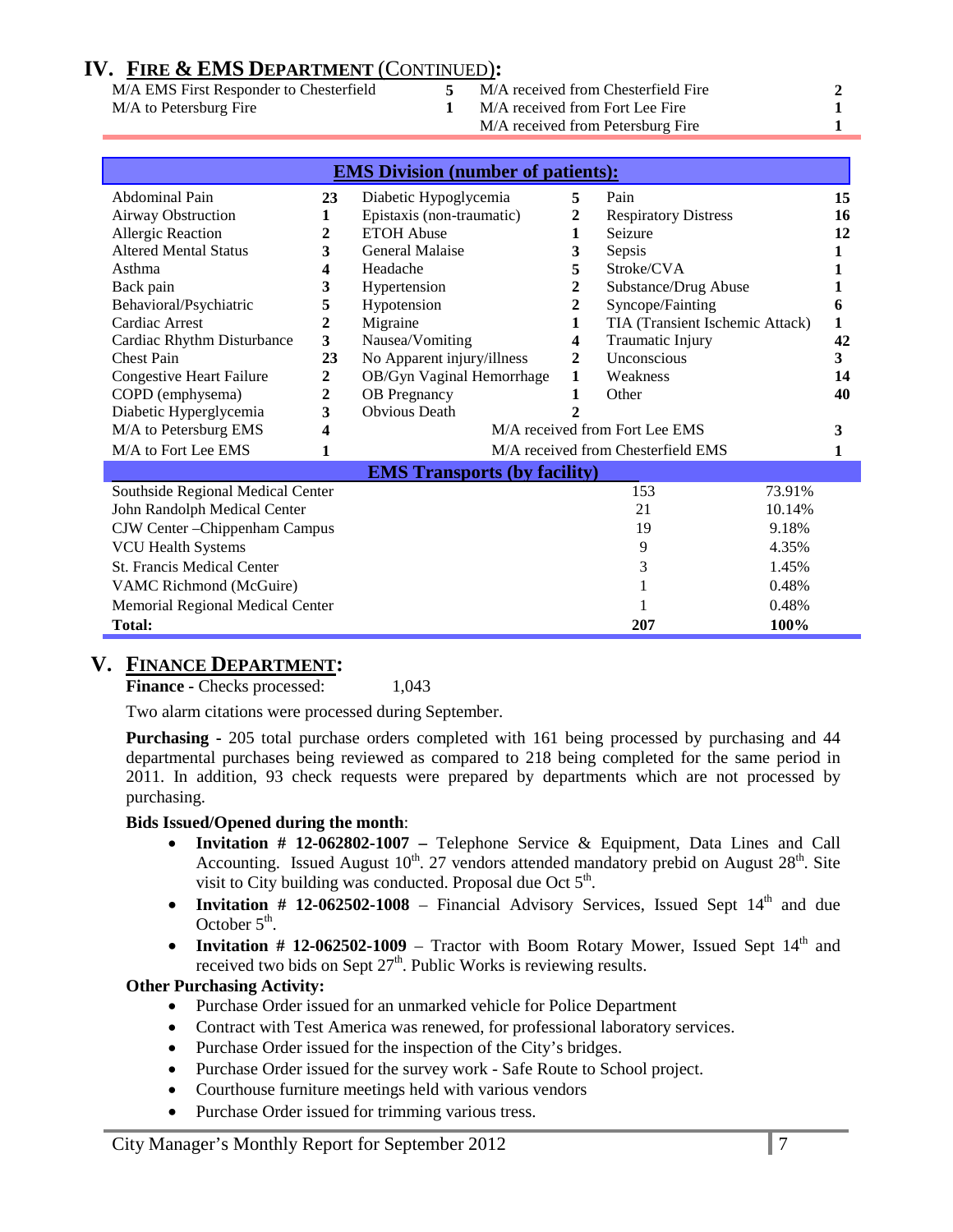# **V. FINANCE DEPARTMENT** (CONTINUED)**:**

#### **Risk Activity:**

• Claim filed for damage to hot water heater by repair to utility lines in roadway (sand).

### **Utility Billing:**

Bi-monthly Utility Bills Sent – 3,773

Delinquent Notices Sent –802 or 22.4% with 106 cut off for nonpayment

No set-off debt collected in August.

# **VI. HUMAN RESOURCES DEPARTMENT:**

#### **Advertisements**

| Department | Position                        |
|------------|---------------------------------|
| Fire & EMS | Telecommunicator                |
| Police     | Animal Control Aide (Part-time) |

#### **Applications & Testing**

Total applications received and recruitment information for the following position(s):

| Position                        | <b>Total Applications</b> | Total Hits on Job        |
|---------------------------------|---------------------------|--------------------------|
|                                 | Received                  | <b>Announcement Page</b> |
| Telecommunicator                | 417                       | 1360                     |
| Animal Control Aide (Part-time) | 160                       | 515                      |

#### **Training**

 $\mathcal{R}$  New employees continue to complete required ICS and VML University on-line training courses.

#### **Miscellaneous**

 $\star$  An employee exit interview was held for Travis Bowling (EMS Firefighter) in September 2012.

#### **Worker's Compensation**

 $\mathcal{R}$  No workers' compensation reports were filed during the month of September 2012.

### **VII. INFORMATION TECHNOLOGY DEPARTMENT:**

 The **City's website,** [www.colonialheightsva.gov](http://www.colonialheightsva.gov/)**, had 61,581 page views in the month of September.**

| Top ten website modules accessed: | Top ten pages visited after home page: |
|-----------------------------------|----------------------------------------|
| 1. Calendar                       | 1. Library                             |
| 2. News Flash                     | 2. Real Estate Records                 |
| 3. Photo Gallery                  | 3. Recreation & Parks                  |
| 4. Facilities Directory           | 4. Recreation Programs                 |
| 5. FAQs                           | 5. Police                              |
| 6. Staff Directory                | 6. Animal Control                      |
| 7. Site Search                    | 7. Education & Schools                 |
| 8. Bids & RFPs                    | 8. Human Resources                     |
| 9. Document Archives              | 9. Yard Sales                          |
| 10. Forms                         | 10. City Maps                          |

 $\star$  Citizens submitted and city staff processed 214 service requests and questions through the "Let Us Know" module during the month of September.

 $\approx$  The City of Colonial Heights' Facebook Page now has 2,293 fans.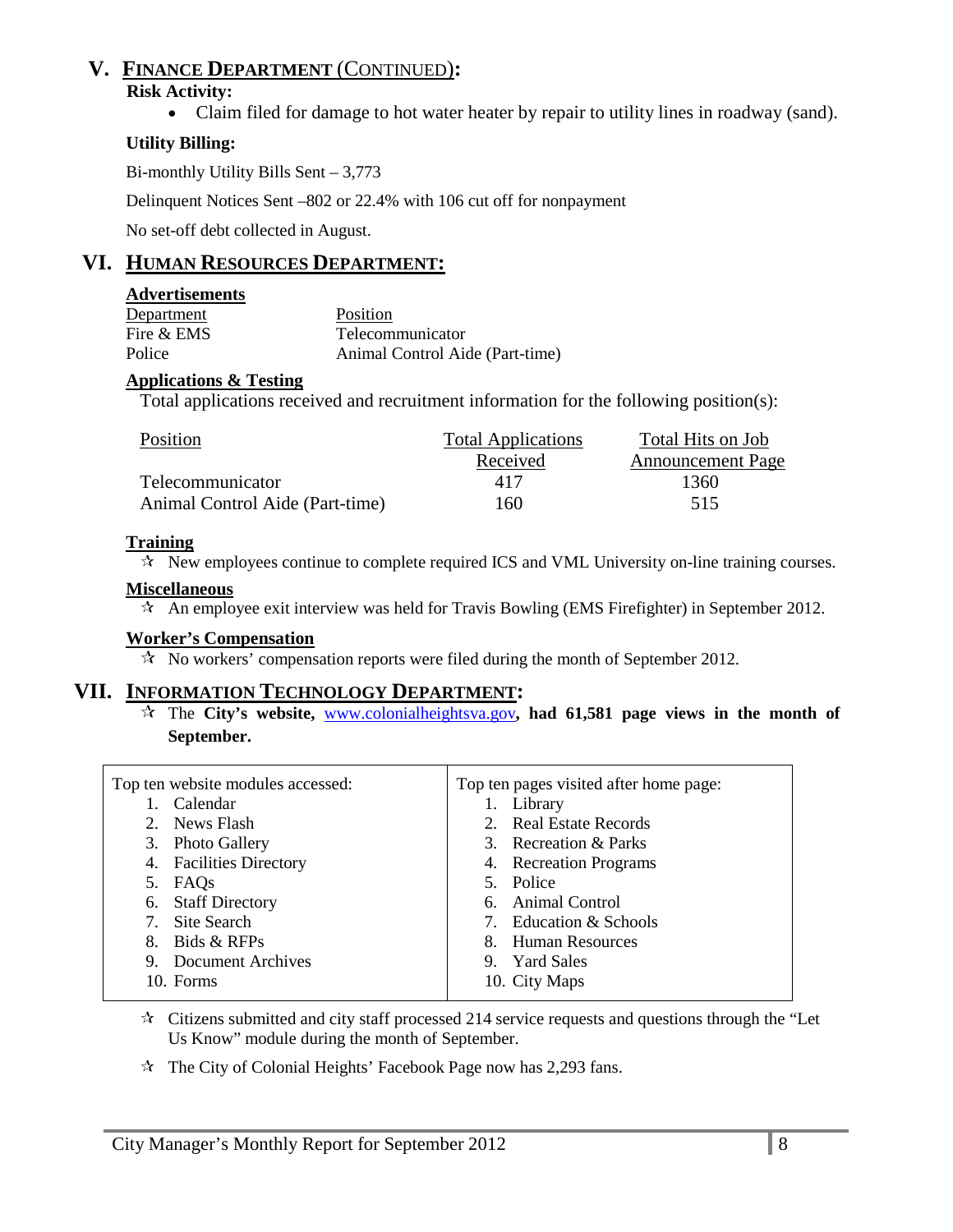# **VII. INFORMATION TECHNOLOGY DEPARTMENT** (CONTINUED)**:**

- $\mathcal{R}$  Proactive Information Management completed 51.25 hours of IT service and maintenance for City departments this month.
- $\lambda$  Onsite computer training for the transition to Microsoft Office 2010 was completed on September 25th. In total, sixty (60) employees participated in this training, provided through New Horizons Computer Learning Center.
- $\star$  Proposals for a new telecommunications system (phone and data) are due back by October 5<sup>th</sup>. A committee has been selected and will review proposals beginning October  $9<sup>th</sup>$ .

# **VIII. LIBRARY:**

- The library staff circulated 18,469 titles in September.
- The public computer center was used 1,852.
- 144 children participated in Storytime program.
- 165 residents registered for new library cards, and an average of 653 residents used the library each day.
- The library's meeting rooms were used 85 times.
- 1,177 residents visited the Colonial Heights Virtual Library to 785 articles from their homes and offices.

# **IX. RECREATION & PARKS DEPARTMENT:**

# **Recreation Division**

In September the Recreation Department kicked off its fall programs. Youth and adult athletic leagues, instructional programs and after school teen programs all began in September. The last Movie Under the Stars event at Shepherd Stadium for 2012 was held in September and staff continues to prepare for the Total Terror Haunted Trail Event at Fort Clifton Park starting in early October.

| <b>Athletics</b>                  | 2012  | 2011  |
|-----------------------------------|-------|-------|
| Adult Softball (Fall League)      | 20    | 20    |
|                                   | teams | teams |
| Youth Football Registration       | 155   | 197   |
| Youth Cheerleading Registration   | 96    | 96    |
| <b>Fall Tennis Lessons</b>        | 15    | n/a   |
| Girls Fast pitch Fall Ball        | 28    | 14    |
| Swim Lessons                      | 8     | 6     |
| <b>Boys Fall Baseball</b>         | 32    | n/a   |
| <b>Activities/Programs</b>        | 2012  | 2011  |
| Disney on Ice - Rockin Ever After |       |       |
| Trip                              | 13    | n/a   |
| Yankees vs. Orioles Trip          | 43    | 46    |
| <b>Movie Under the Stars</b>      | 143   | n/a   |
| <b>Youth Painting Class</b>       | 2     | n/a   |

# **PARKS, BUILDINGS & GROUNDS AND HORTICULTURE**

- **LAID OUT AND PAINTED SOCCER FIELDS AT SOCCER COMPLEX.**
- **LAID OUT AND PAINTED RECREATION FOOTBALL PRACTICE FIELDS.**
- **PAINTED CHHS FOOTBALL FIELD, FOOTBALL PRACTICE FIELD, FIELD HOCKEY FIELD, BAND PRACTICE FIELD FOR HIGH SCHOOL AS NEEDED.**
- **PLACED TRASH CANS, BENCHES, AND BLEACHERS AT ALL SOCCER FIELDS AT SOCCER COMPLEX.**
- **CLEARED WALKING TRAILS AT FT CLIFTON OF OVERHANGING LIMBS AND FALLEN TREE FOR TOTAL TERROR.**
- **SPREAD ROCK AT FT CLIFTON WALKING TRAILS FOR TOTAL TERROR HAUNTED FOREST ACTIVITY.**
- **BUILT FLOWER BED WITH 6X6 TIMBERS IN FRONT OF SENIOR CENTER.**
- **TRIMMED TREES AND SHRUBS AS NEEDED AT SITES.**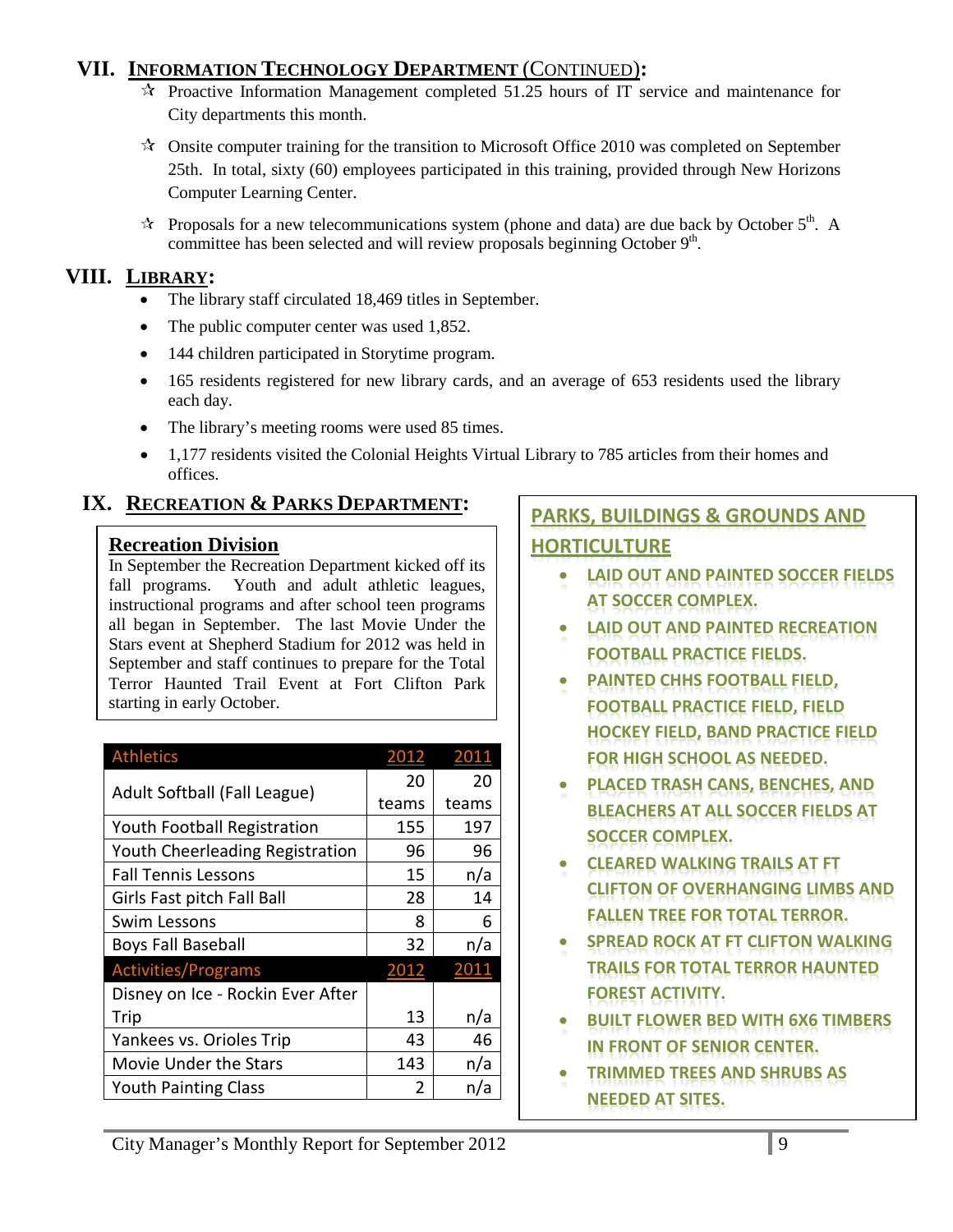# **IX. RECREATION & PARKS DEPARTMENT** (CONTINUED)**:**

| <b>Instructor Based Programs</b>   |       |              |
|------------------------------------|-------|--------------|
| Karate                             | 19    | 13           |
| Zumba                              | 25    | 30           |
| Cardio Fusion                      | 11    | 26           |
| <b>Facility Usage</b>              | 2012  | <u> 2011</u> |
| <b>Community Room Attendance</b>   | 998   | 985          |
| <b>Community Room Reservations</b> | 23    | 26           |
| <b>Pavilion Attendance</b>         | 2,520 | 2,175        |
| <b>Pavilion Reservations</b>       | 47    | 31           |
| Field Attendance                   | 1,272 | 180          |
| <b>Field Rentals</b>               | 41    | 6            |
| Teen Center Attendance-CHHS        |       |              |
| <b>Students</b>                    | 130   | 83           |
| Teen Center Attendance-CHMS        |       |              |
| Students                           | 127   | 343          |

**PARKS, BUILDINGS & GROUNDS AND HORTICULTURE**

- **MULCHED SITES AS NEEDED.**
- **CUT DOWN BLACK-EYED SUSIE'S AT SITES.**
- **INSTALLED FERTILIZER STAKES ON TREES ALONG BOULEVARD IN SOUTH END.**

### **Violet Bank Museum**

**Attendance 2012 2011**

| 2011 |
|------|
| 396  |

 **Awarded Best New Program for populations of 25,000 and less for the 2011 Ghosts of Violet Bank's Past by VA Recreation & Parks Society**

 $215$ 

| Agency on Aging – continued |        |        |  |  |
|-----------------------------|--------|--------|--|--|
| <b>Meals</b>                | 2012   | 2011   |  |  |
| Home Del Meals              | 12     | 8      |  |  |
| <b>Site Meals</b>           | 144    | 172    |  |  |
| <b>Breakfast Meals</b>      | 0      | O      |  |  |
| <b>Bags</b>                 | U      | O      |  |  |
| Total                       | 156    | 180    |  |  |
| Donations                   | Ω      | O      |  |  |
| <b>Transportation</b>       | 2012   | 2011   |  |  |
| Passengers                  | 82     | 106    |  |  |
| <b>Total Miles</b>          | 2579   | 2447   |  |  |
| <b>Total Trips</b>          | 529    | 564    |  |  |
| Wheelchairs                 | 14     | 22     |  |  |
| Volunteer Hours             | 15     | 11.5   |  |  |
|                             |        |        |  |  |
| Donations                   | 285.00 | 315.00 |  |  |

#### Agency on Aging

| <b>Activities</b>                 | 2012 | 2011 |
|-----------------------------------|------|------|
| AARP                              | 35   | 38   |
| <b>Bingo in Center</b>            | 102  | 88   |
| <b>Bowling</b>                    | 288  | 256  |
| Bridge-Party                      | 84   | 96   |
| Bridge-Tournament                 | 128  | 132  |
| Crochet & Knitting                | 89   | 62   |
| <b>Golf at Prince George</b>      | 480  | 480  |
| Senior Advisory Board Meeting     | 6    | 8    |
| Senior Club Meeting               | 96   | 210  |
| Senior Dance                      | 81   | 76   |
| Sing A-Long                       | 49   | 38   |
| Sing-a-Long CH Health Care Center | 12   | 11   |
| Senior Club Board Meeting         | 12   | 9    |
| <b>Table Games</b>                | 11   | 8    |
| <b>Awareness/Education</b>        | 2012 | 2011 |
| <b>Flu Shots</b>                  | 22   | 0    |
| <b>TRIAD</b>                      | 70   | 50   |
| <b>Belly Dancing DEMO</b>         | 32   | 0    |
| Wellness Workshop                 | 8    | 0    |
| <b>Classes</b>                    | 2012 | 2011 |
| Crafts                            | 0    | 8    |
| Kay's Oil Painting                | 16   | 25   |
| Gems by James (painting class)    | 0    | 5    |
| Faye Henderson Watercolor Class   | 52   | 0    |
| <b>Painters Group</b>             | 28   | 32   |

City Manager's Monthly Report for September 2012 10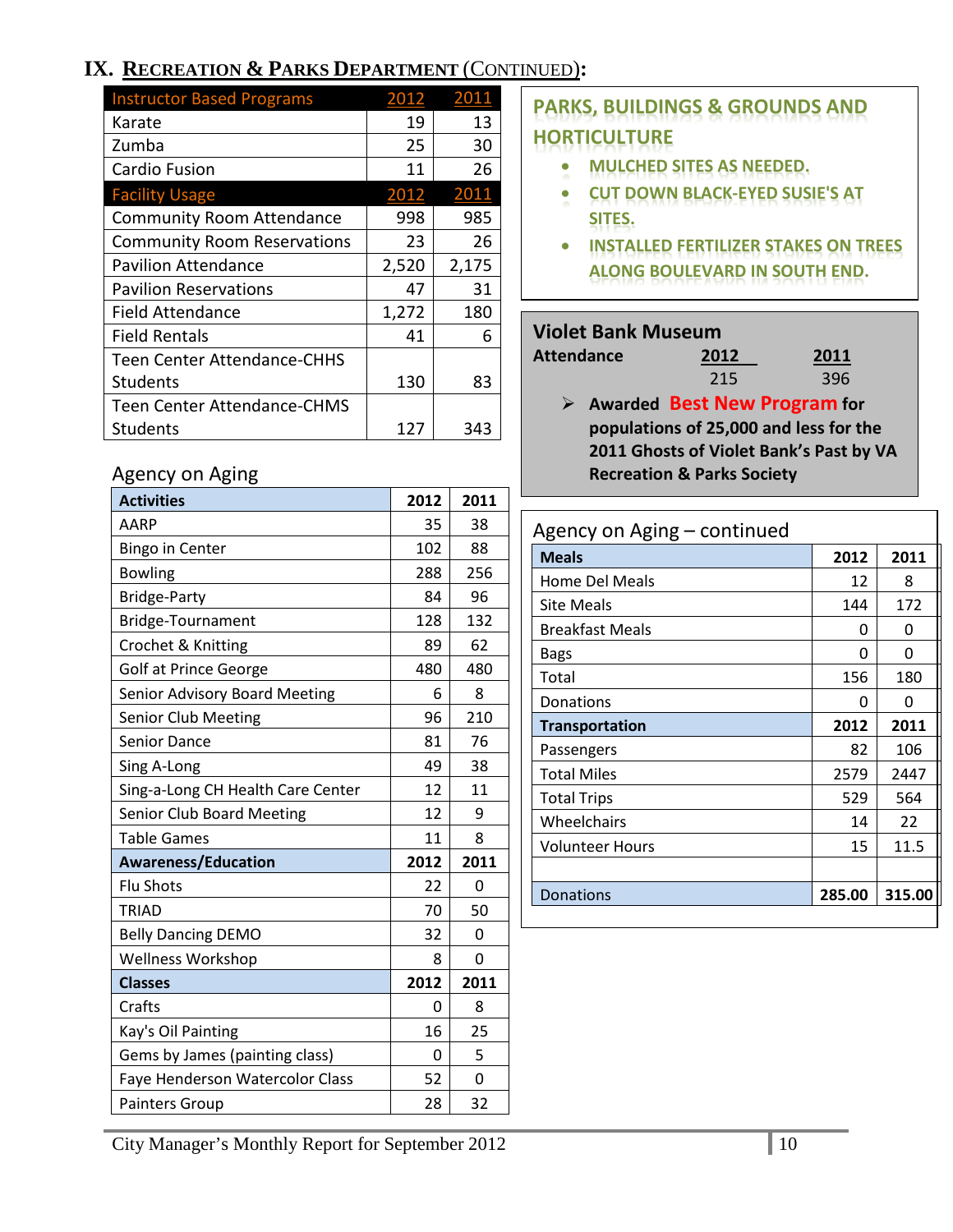# **IX. RECREATION & PARKS DEPARTMENT** (CONTINUED)**:**

Agency on Aging

| ັ<br>ັ<br><b>Classes</b>       | 2012 | 2011 |
|--------------------------------|------|------|
| Tap Dance-Advance              | 86   | 95   |
| Tap Dance-Intermediate         | 61   | 83   |
| <b>Watercolor Painting</b>     | 18   | 16   |
| Splash of Color Workshop       | 12   | 10   |
| <b>Sewing Class</b>            | 12   | 0    |
| <b>Open Quilting</b>           | 48   | 12   |
| <b>Fitness</b>                 | 2012 | 2011 |
| Cardio                         | 110  | 0    |
| <b>Floor Exercises</b>         | 48   | 50   |
| <b>Sit Down Exercises</b>      | 181  | 169  |
| <b>Strength Training Class</b> | 100  | 148  |
| Tai Chi                        | 32   | 23   |
| Yoga                           | 60   | 48   |
| Zoomer Boomer                  | 152  | 121  |
| <b>Trips</b>                   | 2012 | 2011 |
| <b>Smithfield Station</b>      | 13   | 0    |
| St Johns Church                | 0    | 24   |
| Museum Trip                    | 3    | 9    |
| Riverside                      | 13   | 0    |
| Total                          | 2650 | 2464 |

# **X. OFFICE ON YOUTH & HUMAN SERVICES:**

#### **YAC Activities**

- September Meeting canceled due to Labor Day Holiday
- 4 officers and advisor attended planning meeting

#### **Youth Service Commission**

• No meeting in September

#### **Substance Abuse Prevention Activities**

• 15 Teens received Virginia ABC, VASAP, Drive Smart Virginia, Geico Insurance, MADD, AAA, State Police information at driver's licensing ceremony

#### **Kids' After School Program**

- Current enrollment in KAP is 59 youth
- Volunteers 21 VSU and CHHS students
- Work-study students  $-4$  (VSU) 2 (JTCC)
- September activity 36 students participated in a "Get to Know You" activity by designing posters about themselves and sharing them with the group.

### **Ongoing Monthly Meeting/Trainings**

- Operation Christmas Child
- Family Assessment Planning Team
- Colonial Heights School Board Meeting
- CAAN-DUU Coalition
- Inter-agency Prevention Team
- Systems of Care and Trauma Informed Care Tonier Cain
- VJCCCA Regional Meeting